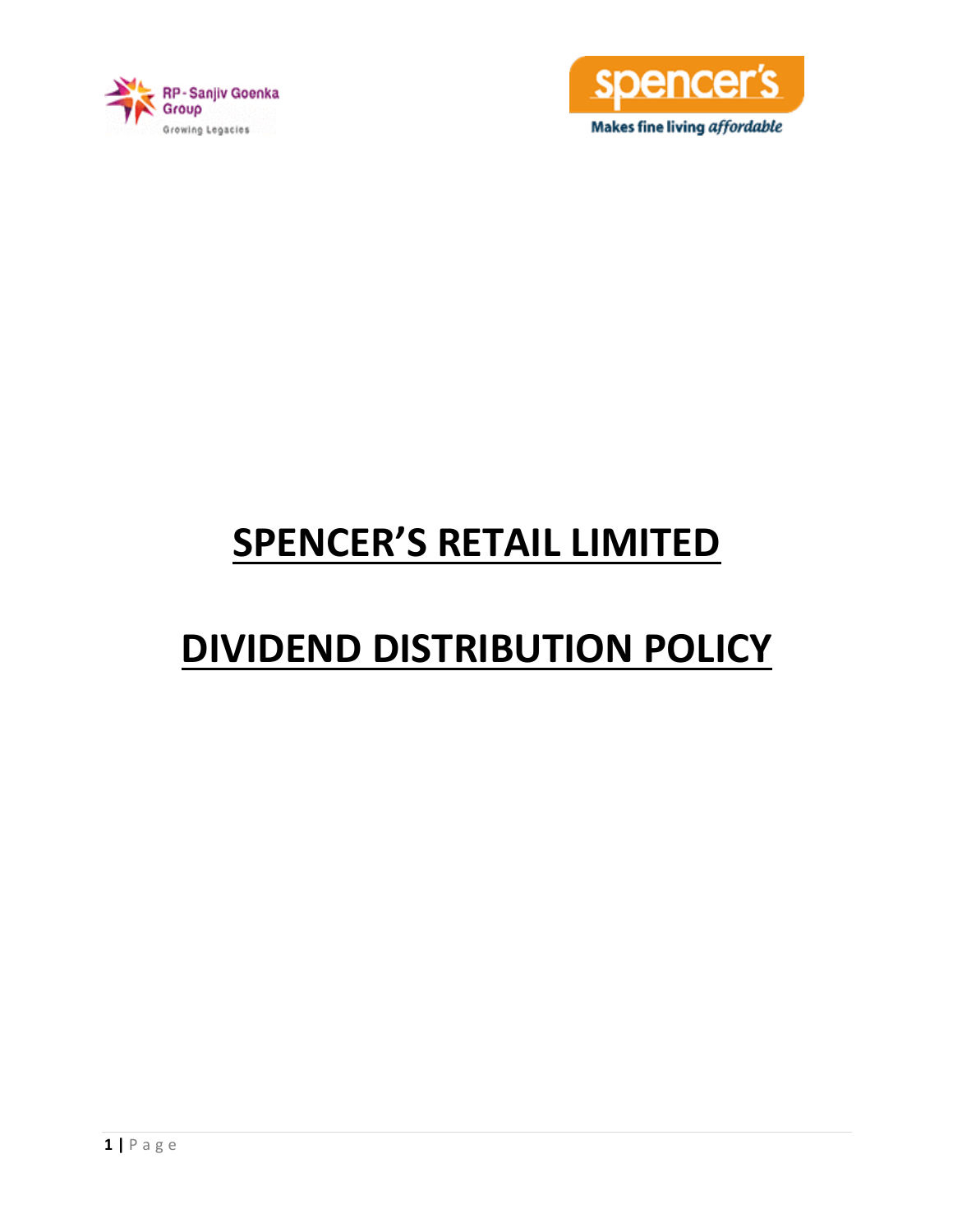



# **A. INTRODUCTION**

The Board of Directors (the "Board") of Spencer's Retail Limited (the "Company") understands the importance of shareholders' confidence and trust in the Company. In order to preserve the same with transparency and to ensure that there is no conflict of interest or any apprehension in the minds of its shareholders, the Board of the Company, has adopted the Dividend Distribution Policy ("Policy") and procedures with respect to Dividends declared/ recommended by the Company in accordance with the provisions of Regulation 43A of the Securities and Exchange Board of India (Listing Obligations and Disclosure Requirements) Regulations, 2015 ("Listing Regulations") as amended from time to time.

### **B. OBJECTIVE**

The purpose of this Policy is to facilitate the process of dividend recommendation or declaration and its pay-out by the Company which would ensure a regular dividend income for the shareholders and long term capital appreciation for all stakeholders of the Company and to regulate the process of dividend declaration and its payout by the Company which would ensure the right balance between the quantum of Dividend paid and amount of profits retained in the business for various purposes. The Policy lays down parameters to be considered by the Board of Directors of the Company for declaration of Dividend from time to time.

#### **C. REGULATORY FRAMEWORK**

The Securities Exchange Board of India ("SEBI") on May 5, 2021 amended Regulation 43A in SEBI (Listing Obligations and Disclosure Requirements) Regulations, 2015, which requires top one thousand listed Companies (based on market capitalization of every financial year) to formulate and disclose a Dividend Distribution Policy.

The Company being one of the top one thousand listed companies as per the market capitalization as on the last day of the immediately preceding financial year, frames this policy to comply with the requirements of the SEBI (Listing Obligations and Disclosure Requirements) Regulations, 2015.

#### **D. DEFINITIONS**

- $\checkmark$  'Act' shall means the Companies Act, 2013 and Rules made thereunder, including any amendments or modifications thereof.
- $\checkmark$  'Applicable Laws' shall mean the Companies Act, 2013 and Rules made thereunder, the Securities and Exchange Board of India (Listing Obligations and Disclosure Requirements) Regulations, 2015; as amended from time to time and such other act, rules or regulations which provides for the distribution of Dividend.

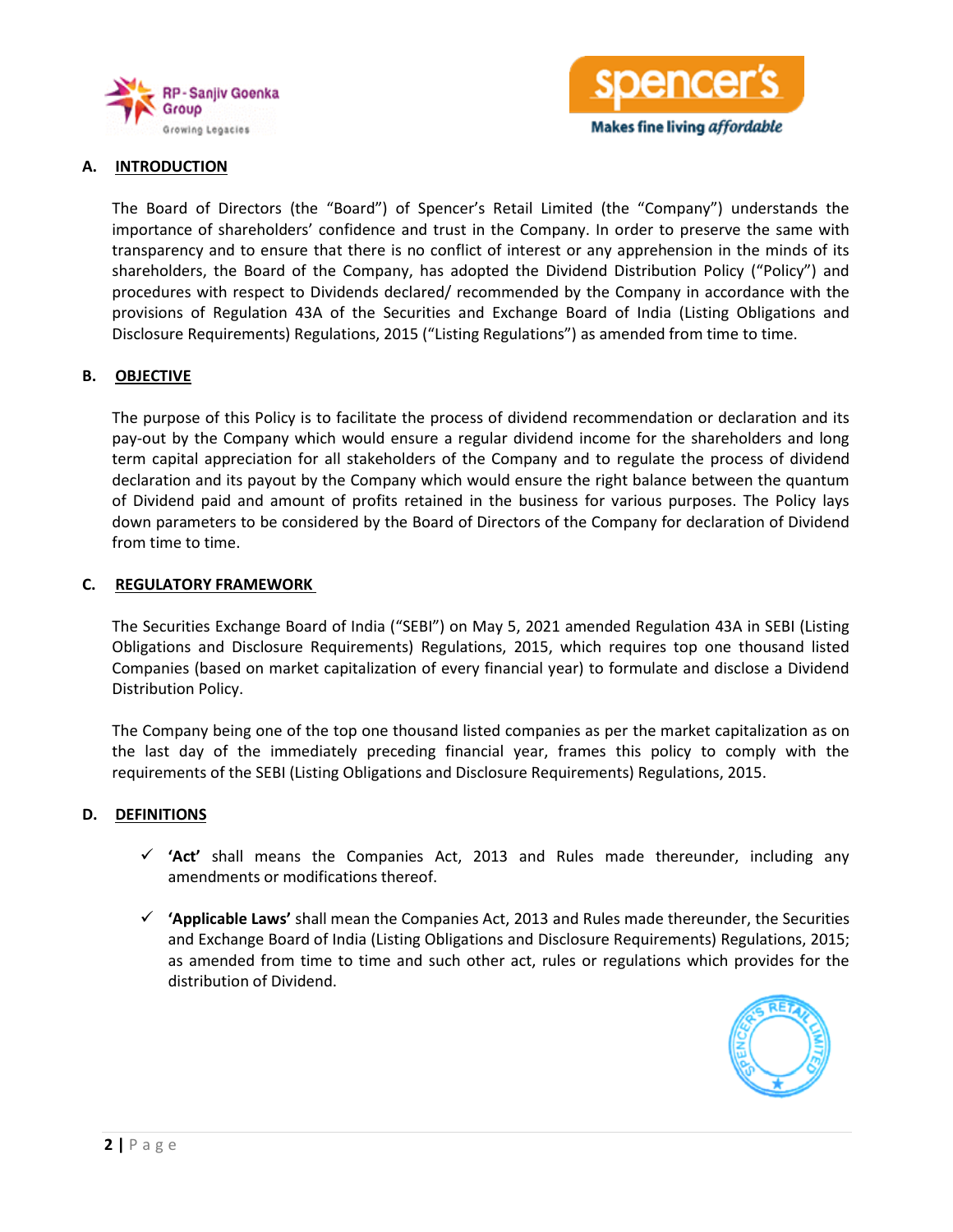



- **'Board of Director' or 'Board'** shall mean the collective body of the Directors of the Company.
- **'Company'** shall mean Spencer's Retail Limited.
- **'Dividend'** shall mean Dividend as defined under Companies Act, 2013.
- **'Policy' or 'this Policy'** shall means, the 'Dividend Distribution Policy'.
- **'SEBI Regulations'** shall mean the Securities and Exchange Board of India (Listing Obligations and Disclosure Requirements) Regulations, 2015 together with the circulars issued thereunder, including any statutory modification(s) or re-enactment(s) thereof for the time being in force.

### **E. FORMS OF DIVIDENDS**

 $\checkmark$  Interim Dividend

The interim dividend may be declared by the Board one or more times in the financial year as may be deemed fit.

Final Dividend

The final dividend is paid once for the financial year after the annual accounts are prepared. The Board of Directors of the Company has the power to recommend the payment of final dividend to the shareholders for their approval at the Annual General Meeting of the Company. The declaration of final dividend shall be included in the ordinary business items that are required to be transacted at the Annual General Meeting.

#### **F. PER SHARE BASIS**

The dividend will be declared on per share basis only.

# **G. FINANCIAL PARAMETERS CONSIDERED WHILE DECLARING DIVIDEND**

The financial parameters that may be considered before declaring dividend are profitability, cash flow and future growth and profitability outlook of the Company.

# **H. CIRCUMSTANCES UNDER WHICH THE SHAREHOLDERS OF THE LISTED ENTITIES MAY NOT EXPECT DIVIDEND**

The Board may choose not to recommend a dividend, if there are important strategic priorities which

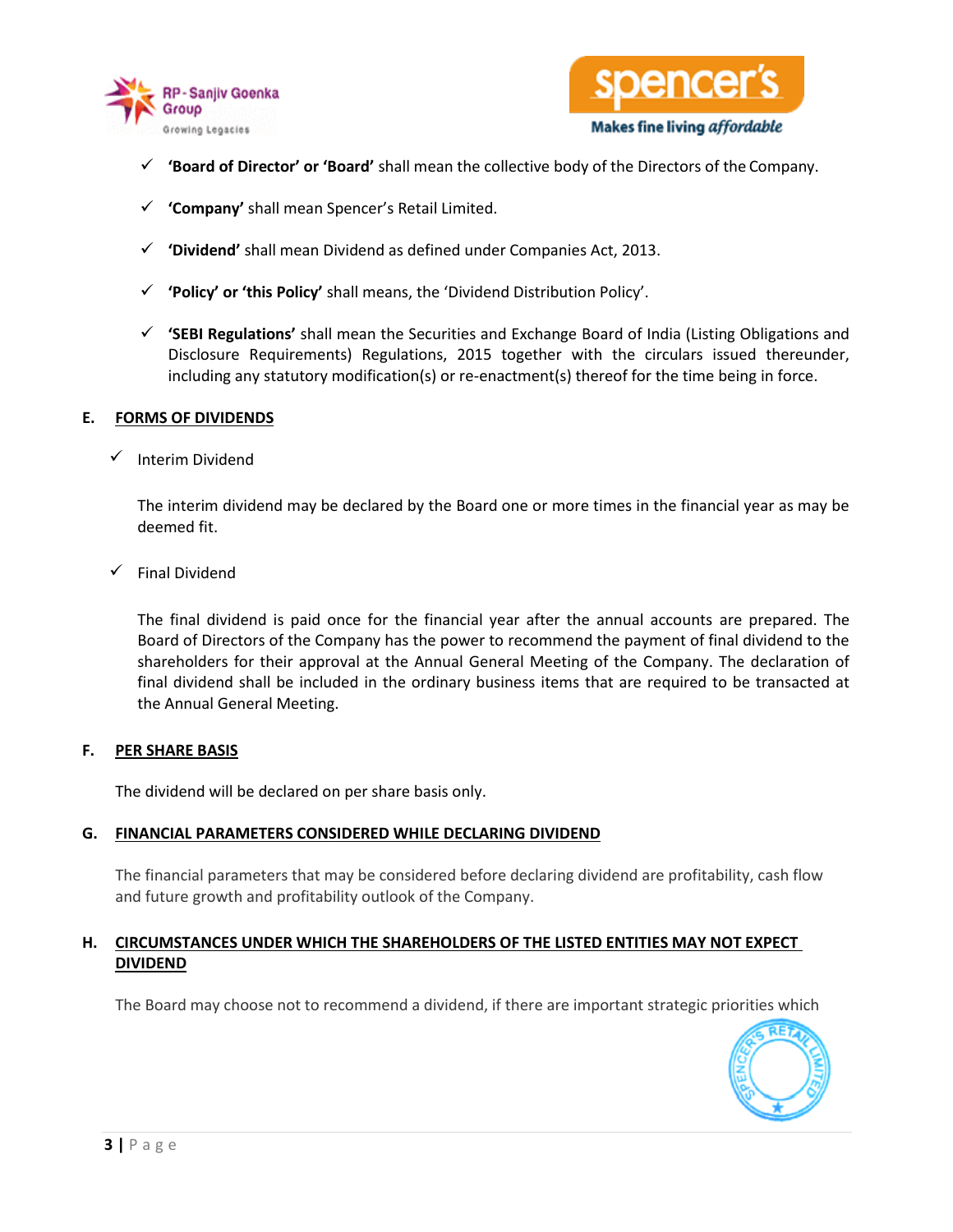



require large investments that would deplete the company's cash reserves or uncertainties in the business performance in the near to medium term.

# **I. FACTORS AFFECTING DIVIDEND DECLARATION**

#### **a) External Factors**

- Any significant changes in macro-economic environment affecting India or the geographies in which the Company operates, or the business of the Company or of its clients;
- Any political, tax and regulatory changes in the geographies in which the Company operates;
- Any significant change in the business or technological environment resulting in the Company making significant investments to effect the necessary changes to its business model;
- Any changes in the competitive environment requiring significant investment.

### **b) Internal Factors**

Apart from the various external factors, the Board shall take into account various internal factors including the financial parameters while declaring dividend, which inter alia will include:

- Expected cash requirements of the Company including working capital, capital expenditure
- Quarterly and Annual results
- Investments including Mergers and Acquisitions (M&A)
- Free cash flow generation
- Buy-back of shares
- Funds required to service any outstanding loans;

#### **J. RETAINED EARNINGS**

Retained earnings would be used to further the company's business priorities. If there are excess reserves beyond the medium to long term business requirements, the retained earnings would be distributed to shareholders via Dividends or other means as permitted by applicable regulations.

#### **K. PARAMETERS THAT SHALL BE ADOPTED WITH REGARD TO VARIOUS CLASSES OF SHARES**

Currently, the Company does not have different classes of shares and follows the 'one share, one vote' principle. If the Company has more than one class of shares in future, dividend for each class would be subject to prescribed statutory guidelines as well as terms of offer of each class to the investors of that class of shares.